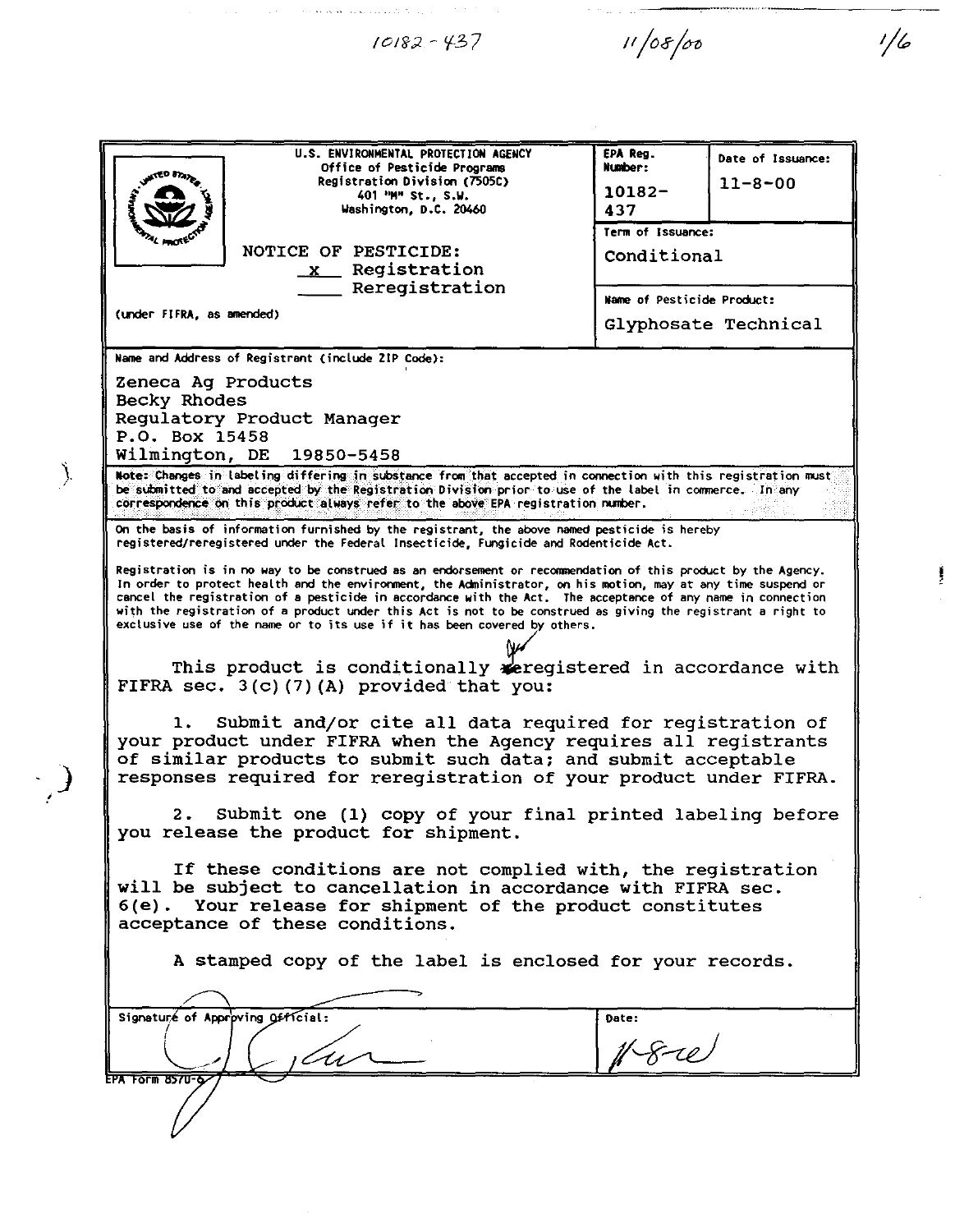Page 1 of 5 **GLYPHOSATE ACID TECHNICAL** GLYACIDTMAS-051700  $2/6$ 

 $\ddotsc$   $\ddotsc$ 

•  $\cdots$  ,  $\cdots$ **••••**  , **••••** ,

**.......**   $; \; \cdots;$ **••••••** , , " **•••••** , • **•••••** 

**••••**  • • **•••• ••••** , • **••••** 

# **GLYPHOSATE ACID TECHNICAL**

## For Manufacturing Use Only

# ACTIVE INGREDIENT:

EPA Reg. No. 10182-UGT EPA Est. No.1 0182-

 $\left( \frac{1}{2} \right)$ 

)

### KEEP OUT OF REACH OF CHILDREN

CAUTION

Made in Belgium

ZENECA Ag Products ZENECA Ag Products Inc. Wilmington, DE 19850-5458

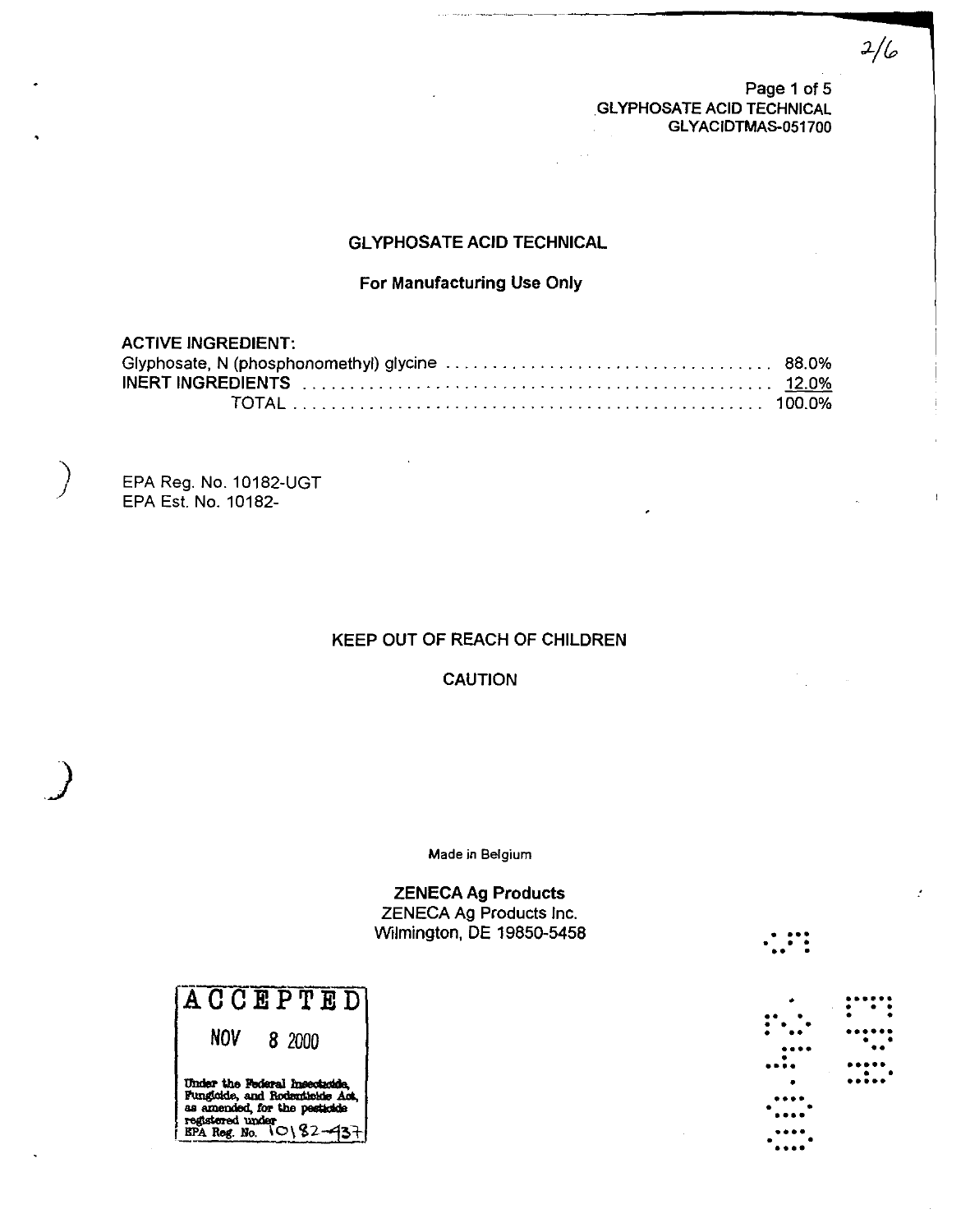Page 2 **GLYPHOSATE ACID TECHNICAL** GL YACIDTMAS-051700

### FIRST AID

IFON SKIN OR CLOTHING: IF IN EYES: • Take off contaminated clothing. Rinse skin immediately with plenty of water for 15-20 minutes. Call a poison control center or doctor for treatment advice. • Hold eye open and rinse slowly and gently with water for 15-20 minutes. Remove contact lenses, if present, after the first 5 minutes, then continue rinsing eye.

Call a poison control center or doctor for treatment advice.

Have the product container or label with you when calling a poison control center or doctor, or going for treatment.

CALL ZENECA'S MEDICAL EMERGENCY INFORMATION NETWORK AT 1-800-327-8633 (1-800-F-A-S-T-M-E-D) FOR 24-HOUR EMERGENCY MEDICAL ASSISTANCE.

CALL CHEMTREC AT 1-800-424-9300 FOR A CHEMICAL EMERGENCY such as spill, leak, fire, or accident.

#### PRECAUTIONARY STATEMENTS

## HAZARDS TO HUMANS AND DOMESTIC ANIMALS

### CAUTION

)

**)** 

Harmful if absorbed through skin. Causes moderate eye irritation. Avoid contact with skin, eyes, or clothing. Wash thoroughly with soap and water after handling.

#### ENVIRONMENTAL HAZARDS

Do not discharge effluent containing this product into lakes, streams, ponds, estuaries, oceans or other waters unless in accordance with the requirements of a National Pollutant Discharge Elimination System (NPDES) permit and the permitting authority has been notified in writing prior to discharge. Do not discharge effluent containing this product to sewer systems without previously notifying the local sewage treatment plant authority. For guidance, contact your' State Water Board or Regional Office of the EPA.

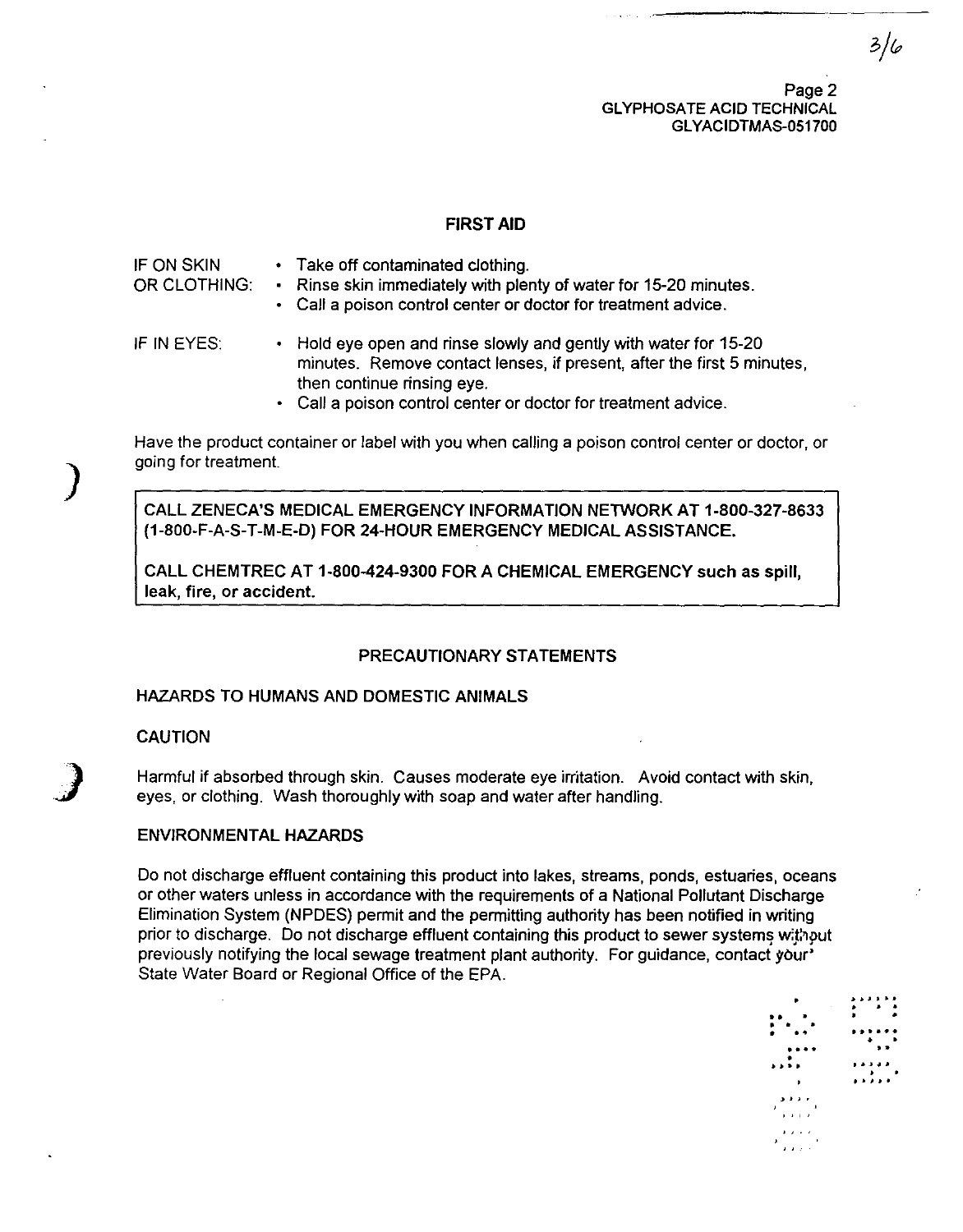Page 3 **GLYPHOSATE ACID TECHNICAL** GLYACIDTMAS-051700  $4/6$ 

### DIRECTIONS FOR USE

It is a violation of Federal law to use this product in a manner inconsistent with its labeling.

This product may be used to formulate products for specific uses(s) not listed on the MP label if the formulator, user group, or grower has complied with U.S. EPA data submission requirements regarding the support of such uses(s).

#### Only For Formulation into a Herbicide for the Following Uses:

Terrestial Food Crop and Nonfood: airports/landing fields alfalfa, clover, grasses, and pastures berries, fruits, nuts, and vines Christmas tree plantations conservation compliance/ conservation reserve program (CRP) corn, including glyphosate tolerant cotton, including glyphosate tolerant fallowland and postharvest farmsteads grasses and grass seed production herbs highways and roadsides industrial areas lumberyards ornamental woody shrubs, shade trees, and vines

### Aquatic Food Crop and Nonfood:

canals ditches estuaries lakes parks ponds railroads

) /

)<br>)

parks paved areas peanuts petroleum tank farms rangeland recreational areas rights-of-way, fencerows, hedgerows small grains sorghum soybeans, including glyphosate-tolerant sugarcane sunflower turf vegetables wildlife habitat areas

outdoor buildings/structures

reservoirs rice rights-of-way rivers streams wildlife habitat areas

#### Greenhouse Food and Nonfood

#### Forestry

Domestic Outdoor by Commercial Applicators Only: along fences around buildings flowerbeds patios recreational areas shrubs and trees vegetable gardens walkways

" , ,

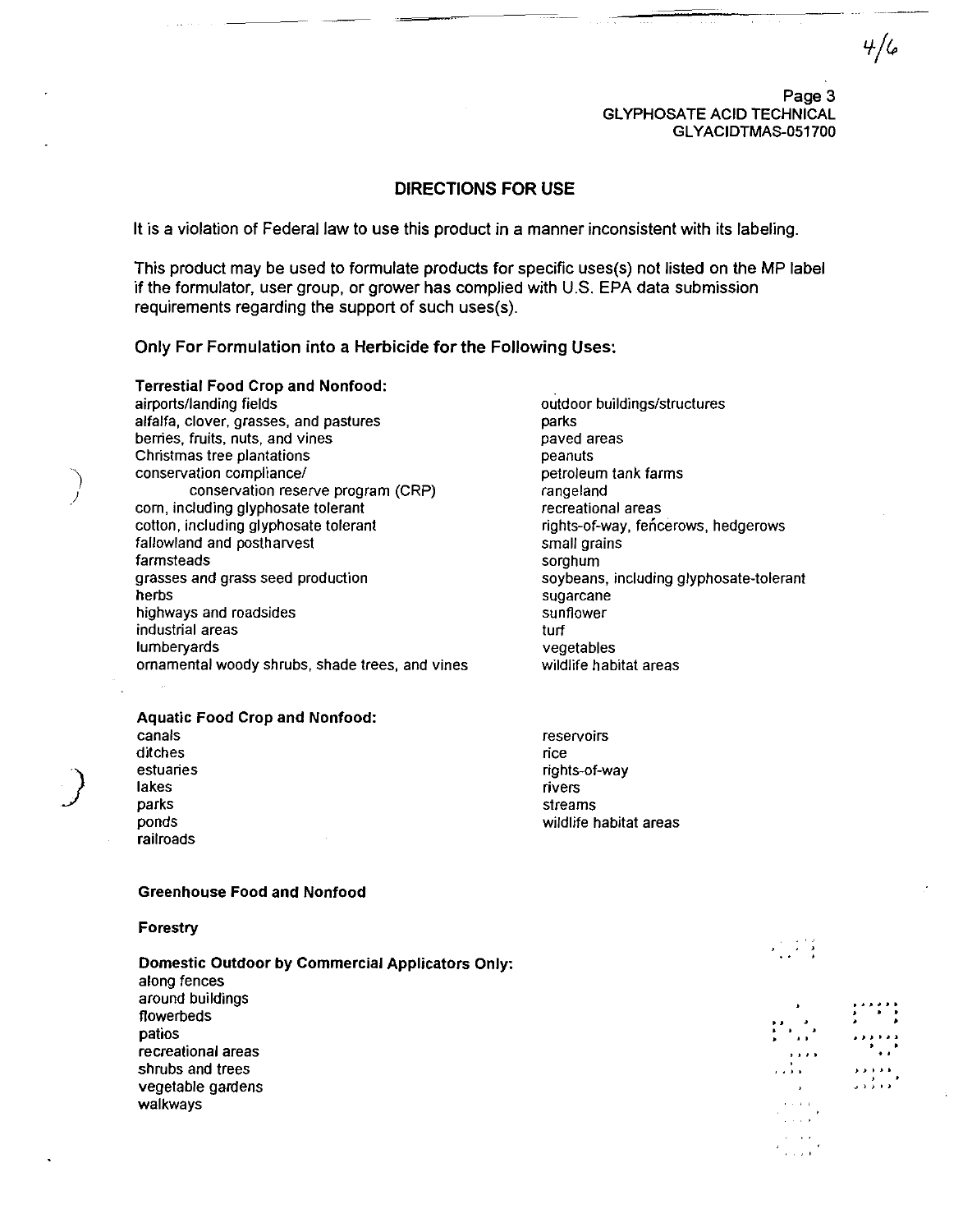Page 4 GLYPHOSATE ACID TECHNICAL GLYACIDTMAS-051700

 $\begin{array}{c} \mathcal{A}_1=\mathcal{A}_1+\mathcal{A}_2\\ \mathcal{A}_2=\mathcal{A}_2+\mathcal{A}_2\\ \mathcal{A}_3=\mathcal{A}_3 \end{array}$ 

, ,  $, '$ ,

. . . . ,

• .. ~ ... , . ,,)' .... )

. ,

,

# **STORAGE AND DISPOSAL**

Do not contaminate water, food, feed, or seed by storage or disposal.

)

)<br>)

Wastes resulting from the use of this product that cannot be used or chemically reprocessed should be disposed of in a landfill approved for pesticide disposal or in accordance with applicable local procedures.

Emptied container retains vapor and product residue. Observe all labeled safeguards until container is cleaned, reconditioned, or destroyed. Triple rinse emptied container. Then, offer for recycling or reconditioning, or puncture and dispose of in accordance with local procedures.